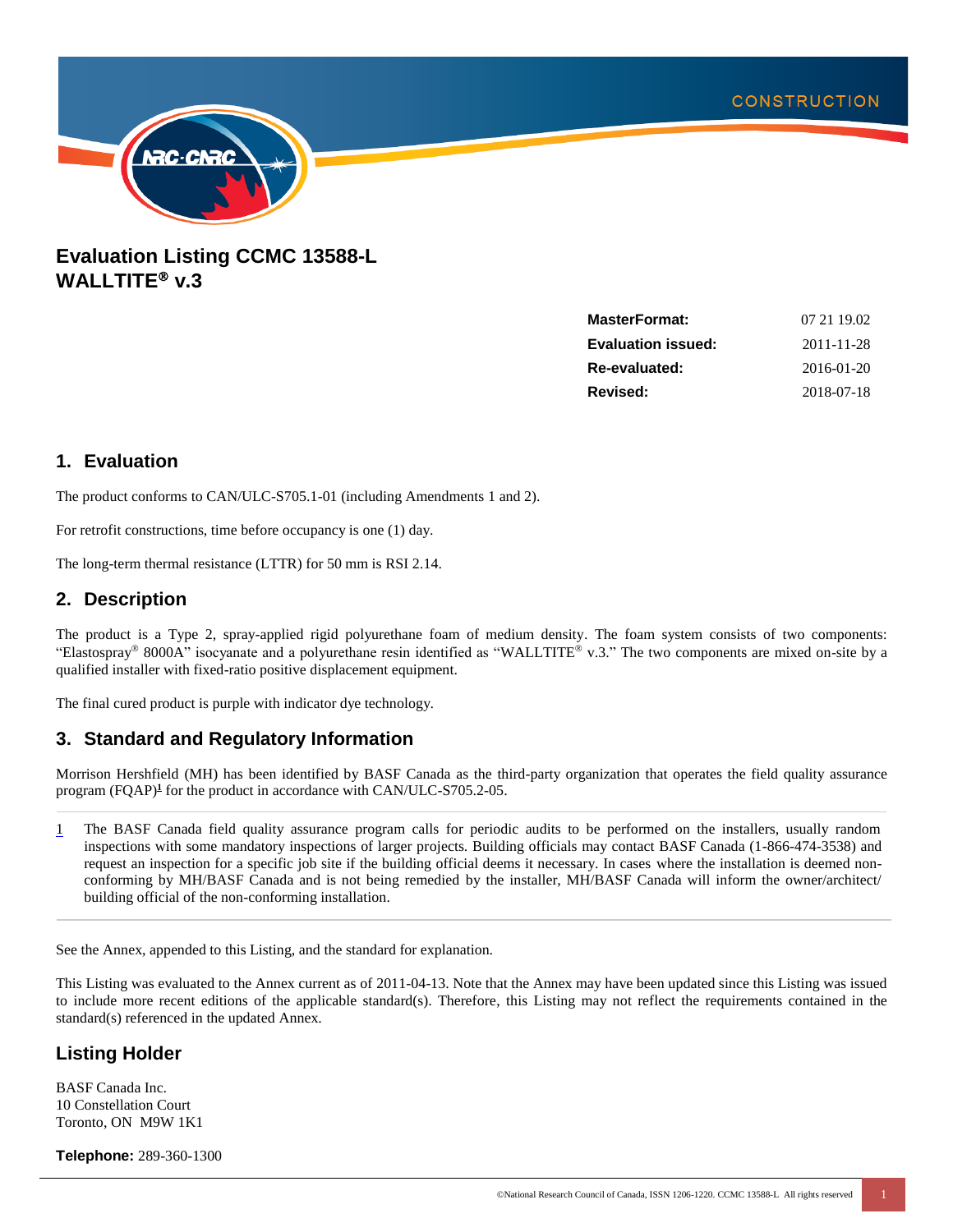## **Plant(s)**

Toronto, ON Blackie, AB

#### **Disclaimer**

This Listing is issued by the Canadian Construction Materials Centre, a program of NRC Construction at the National Research Council of Canada. The Listing *must be read in the context of the entire CCMC Registry of Product Evaluations.*

Readers must confirm that the Listing is current and has not been withdrawn or superseded by a later issue. Please refer to http://www.nrc-cnrc.gc.ca/eng/solutions/ [advisory/ccmc\\_index.html,](http://www.nrc-cnrc.gc.ca/eng/solutions/advisory/ccmc_index.html) or contact the Canadian Construction Materials Centre, NRC Construction, National Research Council of Canada, 1200 Montreal Road, *Ottawa, Ontario, K1A 0R6. Telephone (613) 993-6189. Fax (613) 952-0268.*

NRC has evaluated the material, product, system or service described herein only for those characteristics stated herein. The information and opinions in this Listing are directed to those who have the appropriate degree of experience to use and apply its contents. This Listing is provided without representation, warranty, or guarantee of any kind, expressed, or implied, and the National Research Council of Canada (NRC) provides no endorsement for any evaluated material, product, system or service described herein. NRC accepts no responsibility whatsoever arising in any way from any and all use and reliance on the information contained in this Listing. NRC is not undertaking to render professional or other services on behalf of any person or entity nor to perform *any duty owed by any person or entity to another person or entity.*

> **Date modified:** 2016-01-25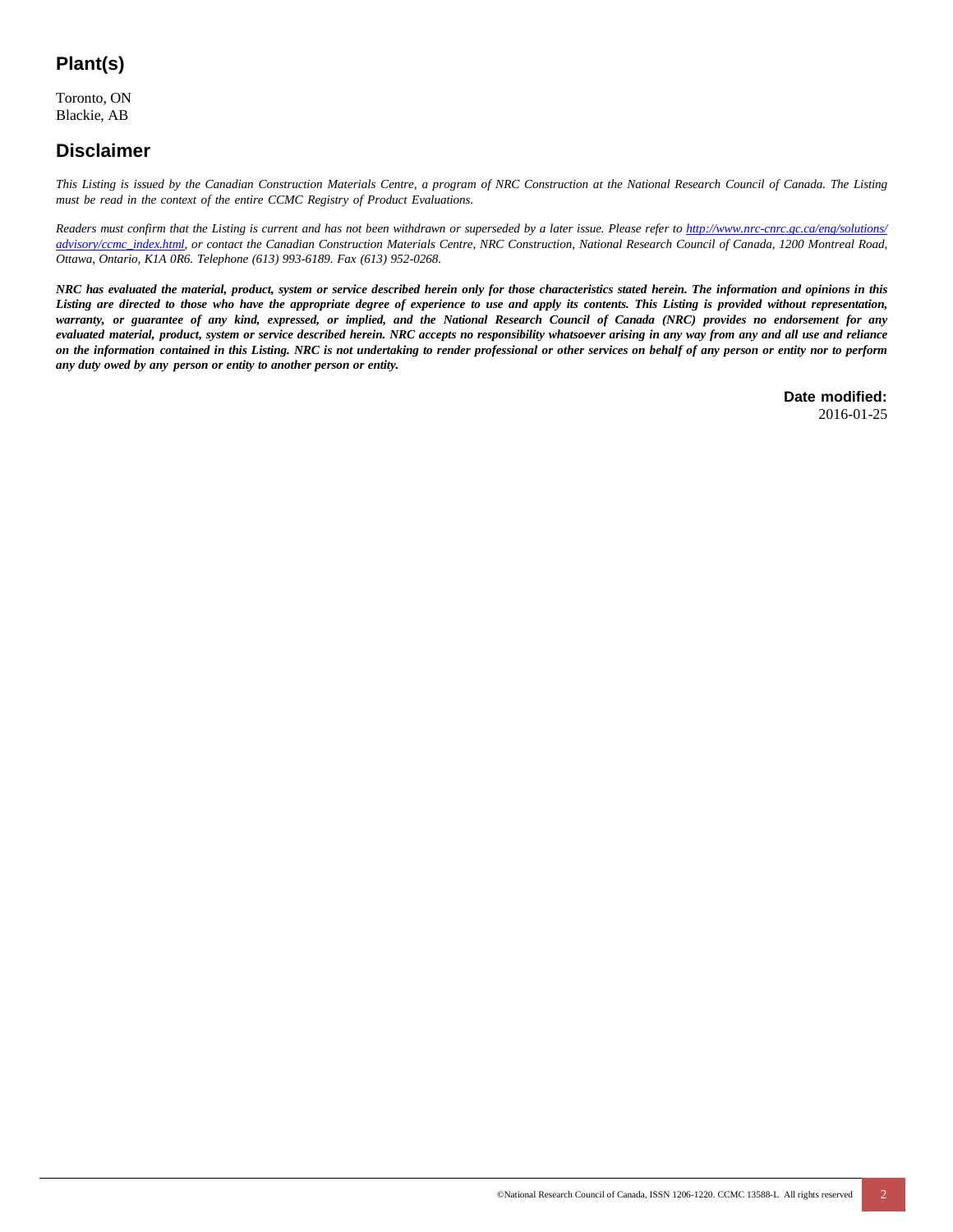

# **Spray-Applied Rigid Polyurethane Foam Insulation, Medium Density [Annex]**

| <b>MasterFormat:</b> | 07 21 19:02 |
|----------------------|-------------|
| <b>Issued:</b>       | 2017-10-27  |

#### **Scope**

These Evaluation Listings apply to spray-applied, rigid polyurethane foam of medium density intended for use as thermal insulation for both building and non-building applications, whether applied on a building site or in a prefabrication (manufacturing) process. This material is also known as foamed in-situ insulation. The continuous-use temperature is within the range of  $-60^{\circ}\text{C}$  to  $+80^{\circ}\text{C}$ .

The proponent has demonstrated that the product meets the following standards (see Table 1 for the performance requirements):

- CAN/ULC-S705.1-01 (including Amendments 1 and 2), "Standard for Thermal Insulation Spray Applied Rigid Polyurethane Foam, Medium Density – Material – Specification;"
- CAN/ULC-S705.1-01 (including Amendments 1, 2 and 3), "Standard for Thermal Insulation Spray Applied Rigid Polyurethane Foam, Medium Density – Material – Specification;" or
- CAN/ULC-S705.1-15, "Standard for Thermal Insulation Spray Applied Rigid Polyurethane Foam, Medium Density Material Specification."

Spray-applied, rigid polyurethane foam of medium density must be installed by a licensed installer in accordance with the manufacturer's instructions and the following standard:

• CAN/ULC-S705.2-05, "Standard for Thermal Insulation – Spray Applied Rigid Polyurethane Foam, Medium Density – Application."

For compliance to CAN/ULC-S705.2, users should contact the third-party organization that has been identified by the foam manufacturer as the third party operating the site quality assurance program (SQAP) for the foam product (see product Listing).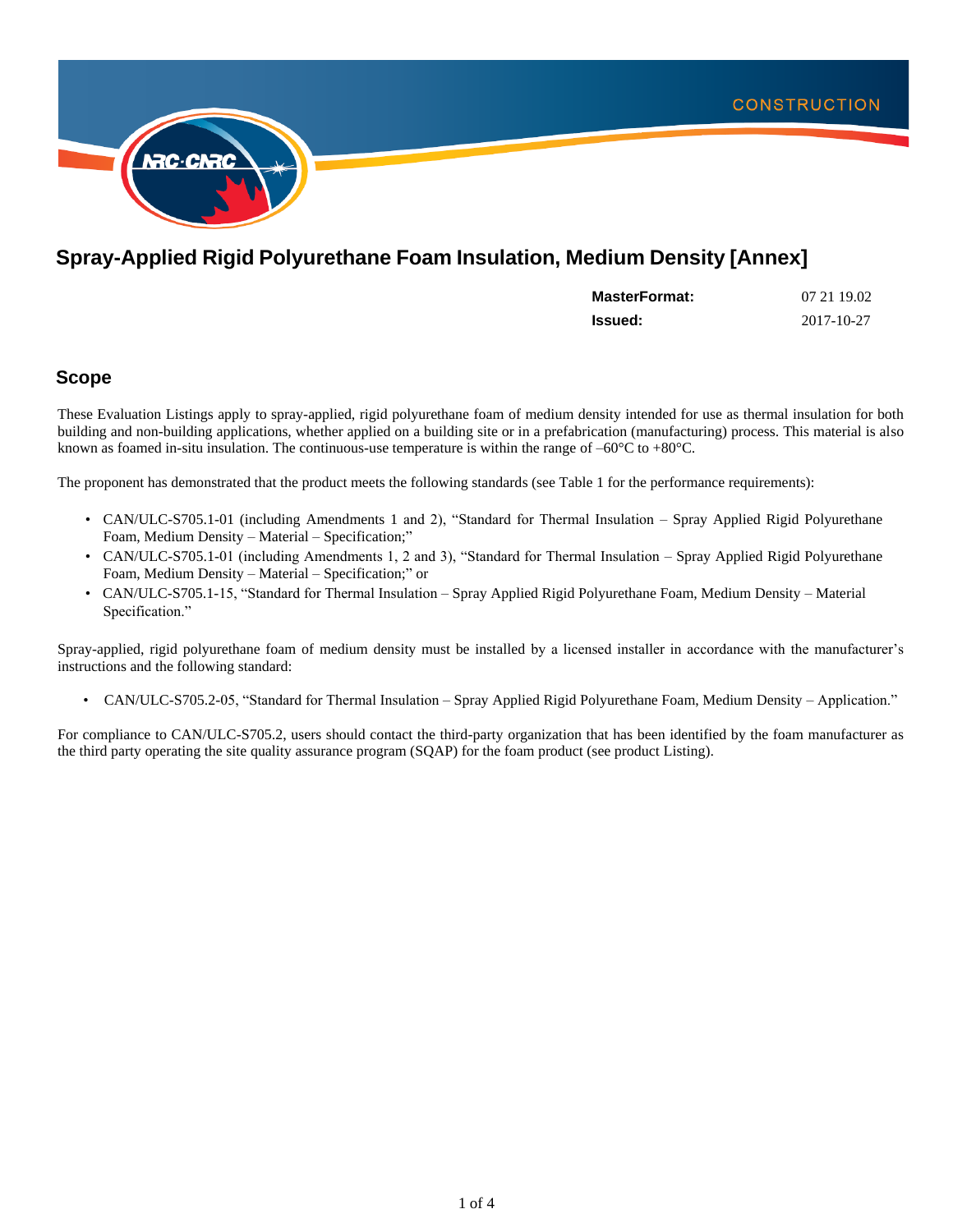### **Standard**

#### **Table 1. Technical Requirements for Physical Properties**

| <b>Property</b>                                                                              |                                         | Unit                      | <b>Requirement for</b><br><b>CAN/ULC-S705.1-01</b> |                          | <b>Requirement for</b><br><b>CAN/ULC-S705.1-15</b> |                          |
|----------------------------------------------------------------------------------------------|-----------------------------------------|---------------------------|----------------------------------------------------|--------------------------|----------------------------------------------------|--------------------------|
|                                                                                              |                                         |                           | <b>Minimum</b>                                     | <b>Maximum</b>           | <b>Minimum</b>                                     | <b>Maximum</b>           |
| Air permeance (mandatory material testing)                                                   |                                         | L/s @ $75$ Pa             | No min.                                            | 0.02                     | No min.                                            | 0.02                     |
| Air permeance (optional system testing)                                                      |                                         | L/s $@75$ Pa              | No min.                                            | 0.05                     |                                                    |                          |
| <b>Apparent core density</b>                                                                 |                                         | kg/m <sup>3</sup>         | 28                                                 | No max.                  | 28                                                 | No max.                  |
| <b>Compressive strength</b>                                                                  |                                         | kPa                       | 170                                                | No max.                  | 170                                                | No max.                  |
| Dimensional stability volume change at:                                                      | $-20^{\circ}$ C                         | $\%$                      | No min.                                            | $-1$                     | $-2$                                               | 5                        |
|                                                                                              | $80^{\circ}$ C                          | $\%$                      | $-1$                                               | 8                        | $-2$                                               | 8                        |
|                                                                                              | $70^{\circ}$ C, 97 ± 3% RH              | $\%$                      | No min.                                            | 14                       | $-2$                                               | 14                       |
| Surface burning characteristics - flame spread rating                                        |                                         | $\overline{\phantom{0}}$  | No min.                                            | $500^{(1)}$              | No min.                                            | $500^{(1)}$              |
| <b>Fungi resistance</b>                                                                      |                                         | $\overline{\phantom{0}}$  | $\overline{\phantom{0}}$                           |                          | No growth                                          | $\overline{\phantom{0}}$ |
| <b>Open-cell content volume</b>                                                              |                                         | $\%$                      | No min.                                            | 8                        | No min.                                            | 10                       |
| Initial thermal resistance of a 50-mm-thick specimen after 3<br>days at $23 \pm 2^{\circ}$ C |                                         | $m^2$ °C/W                | Declare                                            | No max.                  |                                                    |                          |
| Conditioned thermal resistance of a 50-<br>mm-thick specimen after:                          | 180 days at $23 \pm 2^{\circ}$ C,<br>or | $m^2$ <sup>o</sup> C/W    | Declaré <sup>(2)</sup>                             | No max.                  |                                                    |                          |
|                                                                                              | 90 days at $60 \pm 2^{\circ}$ C         |                           |                                                    |                          |                                                    |                          |
| Long-term thermal resistance (LTTR) <sup>(4)</sup><br>of a 50-mm-thick specimen -            | Type 1                                  | $m^2$ <sup>o</sup> C/W    | 1.8                                                | No max.                  |                                                    |                          |
|                                                                                              | Type 2                                  |                           | 2.0                                                |                          |                                                    |                          |
| Long-term thermal resistance $(LTTR)^{(4)}$<br>of a 50-mm-thick specimen at                  | 25-mm-thick                             | $m^2$ <sup>o</sup> C/W    |                                                    |                          | Declare                                            | No max.                  |
|                                                                                              | 50-mm-thick                             |                           |                                                    |                          | 1.80                                               |                          |
|                                                                                              | 75-mm-thick                             |                           |                                                    |                          | Declare                                            |                          |
| <b>Tensile</b> strength                                                                      |                                         | kPa                       | 200                                                | No max.                  | 200                                                | No max.                  |
| <b>Volatile organic emissions</b>                                                            |                                         | $\overline{\phantom{0}}$  | $Pass^{(3)}$                                       | $\overline{\phantom{0}}$ |                                                    |                          |
| Volatile organic emissions (time-to-occupancy)                                               |                                         | d - days                  | $\equiv$                                           | $\overline{\phantom{0}}$ | No min.                                            | 30                       |
| Water absorption by volume                                                                   |                                         | $\%$                      | No min.                                            | $\overline{4}$           | No min.                                            | $\overline{4}$           |
| Water vapour permeance of a 50-mm-thick specimen                                             |                                         | ng/(Pa·s·m <sup>2</sup> ) | No min.                                            | 60                       | No min.                                            | 60                       |

#### **Notes to Table 1:**

- 1. Results are valid for qualification to the standard. As noted in the standard, "for building code purposes, the flame-spread rating shall be conducted in accordance with the code-specified flame-spread test details with respect to the number of specimens to be tested, specimens tested intact and cut specimens."
- 2. This requirement is only referenced in CAN/ULC-S705.1-01 (including Amendments 1 and 2).
- 3. "Pass" means that after 30 days, the volatile compound emissions do not exceed the maximum indoor air concentration stated in Table 2 of CAN/ULC-S705.1. In cases of retrofit construction (e.g., occupied buildings), CAN/ULC-S705.2 requires that the ventilation rate be no less than 0.3 air changes per hour within the working area during the application of the product and that the working area be isolated during spraying. The same ventilation rate is required after the product has been sprayed and for the time period determined in accordance with CAN/ULC-S705.1. See the product listing for the time period required before occupancy.
- 4. The LTTR determined in accordance with CAN/ULC-S770-09, "Determination of Long-Term Thermal Resistance of Closed-Cell Thermal Insulating Foams," which is referenced in CAN/ULC-S705.1-15, is a more complex procedure than CAN/ULC-S770-03, which is an earlier version referenced in CAN/ULC-S705.1-01. Therefore, results may differ for the same spray polyurethane product obtained from both test methods.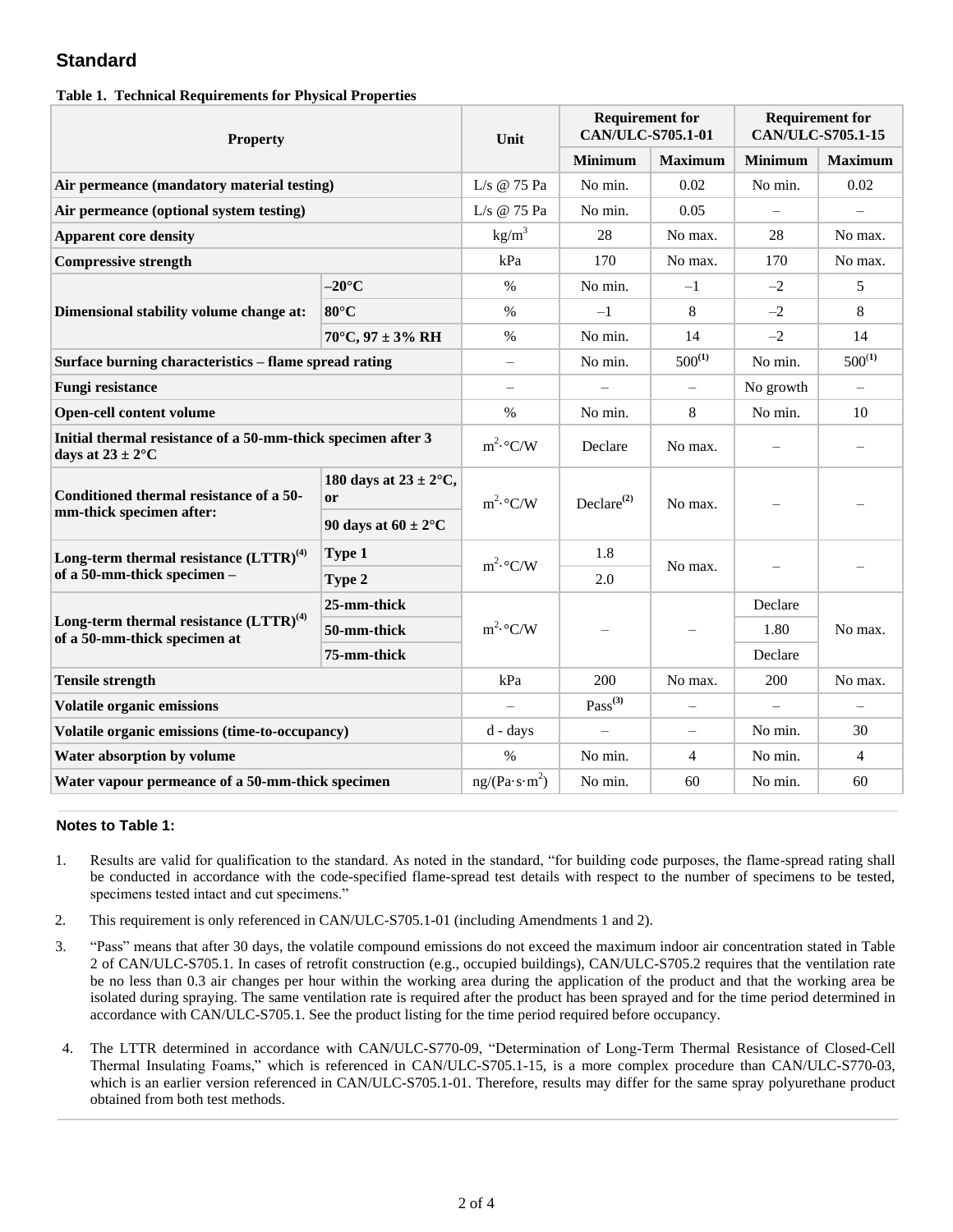## **Labelling**

In compliance with CAN/ULC-S705.1-01 (with Amendments 1 and 2), each liquid component container must be identified as either the polyisocyanate component ("A") or the resin component ("B"). Unless otherwise specified, each container must be marked with the following information:

- manufacturer's name;
- product name;
- type of material (e.g., insulation);
- net mass of the contents of the packaged material;
- country of manufacture;
- lot number;
- date of manufacture;
- "use before" date;
- the means to identify the installed product; and
- the phrase "CAN/ULC-S705.1," indicating conformance to the standard.

In compliance with CAN/ULC-S705.1-01 (with Amendments 1, 2 and 3), each liquid component container must be identified as either the polymeric isocyanate component ("A") or the resin component ("B"). The polymeric isocyanate component must be marked with the following information:

- manufacturer's name;
- product name;
- type of material (e.g., insulation);
- net mass of the contents of the packaged material;
- country of manufacture;
- lot number; and
- date of manufacture.

The resin component must be marked with the following information:

- manufacturer's name;
- product name;
- type of material (e.g., insulation);
- net mass of the contents of the packaged material;
- country of manufacture;
- lot number;
- date of manufacture:
- "use before" date;
- the means to identify the installed product;
- the phrase "CAN/ULC-S705.1" indicating conformance to the standard; and
- LTTR (50 mm) RSI result.

In compliance with CAN/ULC-S705.1-15, each liquid component container must be identified as either the polymeric isocyanate component ("A") or the resin component ("B"). The polymeric isocyanate component must be marked with the following information:

- supplier's name;
- material name;
- type of material (e.g., closed cell spray applied medium density);
- net mass of the contents of the containers;
- country of manufacturer; and
- lot number.

The resin component must be marked with the following information:

- supplier's name;
- material name:
- type of material (e.g., closed cell spray applied medium density);
- net mass of the contents of the containers;
- manufacturing location;
- lot number:
- date of manufacture;
- expiry date;
- means to identify the installed material;
- CAN/ULC-S705.1;
- LTTR (50 mm) RSI X.XX; and
- The statement "required to be installed according to CAN/ULC-S705.2."